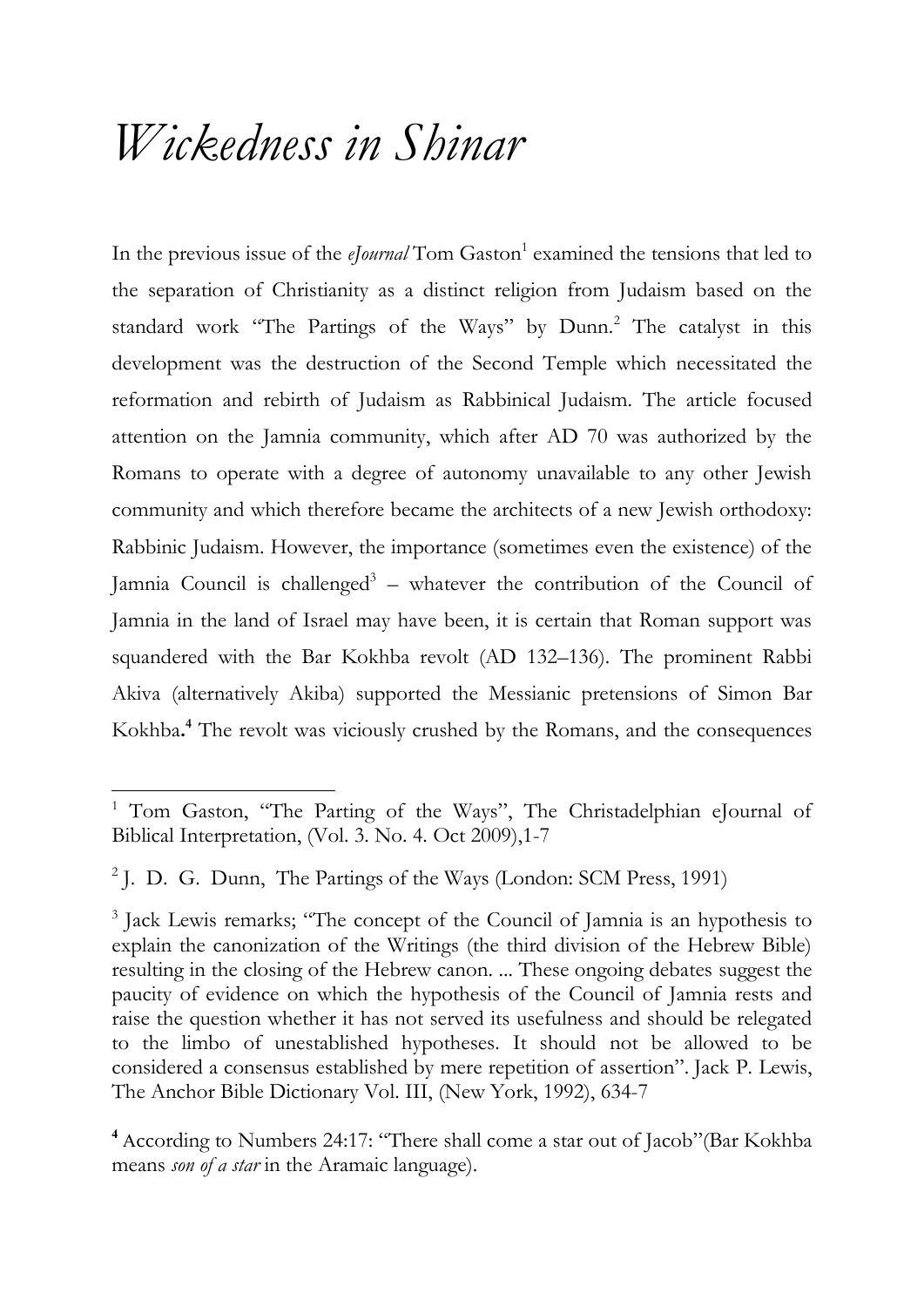for Judaism were even more devastating for the population than those of AD 70 as the majority of the Jewish population of Judea was killed, exiled, or sold into slavery after the Bar-Kokhba revolt, and Jewish religious and political authority was suppressed far more brutally, with the Jews even banned from entering Jerusalem.. After the revolt the Jewish religious center shifted away from the land of Israel to the Jewish scholars of **Babylon** under Parthian control, away from the influence of Rome. Rabbinic Judaism became the heirs of Pharisaic Judaism, which gained predominance within the Jewish diaspora between the second to sixth centuries AD, with the codification of the oral law and the development of the **Babylonian Talmud** to control the interpretation of Jewish scripture and to encourage the practice of Judaism in the absence of Temple sacrifice and other practices no longer possible. Henceforth **Babylon** would be the centre of Jewish religious, cultural, and political life; Judea would not become prominent again until the modern era. The destruction of the Second Temple and the emergence of Rabbinic Judaism in Babylon are predicted by the prophet Zechariah and confirmed by Christ.

### *Zechariah 5 – Vision of the Flying Scroll*

The vision in Zechariah 5 is about the destruction of a "house" in the land<sup>5</sup> and the establishment of a new "house" in the land of Shinar<sup>6</sup>. Zechariah is said to have prophesied in the second year of Darius the Persian (520 BC) but his ministry extended to the forth year (518 BC). Like Haggai, therefore, he is addressing and

<sup>5</sup> The curse encompasses the whole land or earth (Zech.5: 3) the Hebrew *erets* is synonymous with the whole land of Israel; here it concerns the land of Judah in particular.

<sup>&</sup>lt;sup>6</sup> Shinar: "country of two rivers" the ancient name for the territory later known as Babylonia or Chaldea (Gen 11:2) – where the tower of Babel was built. The building of the tower was an act of hubris *"to make a name"* and a challenge to God.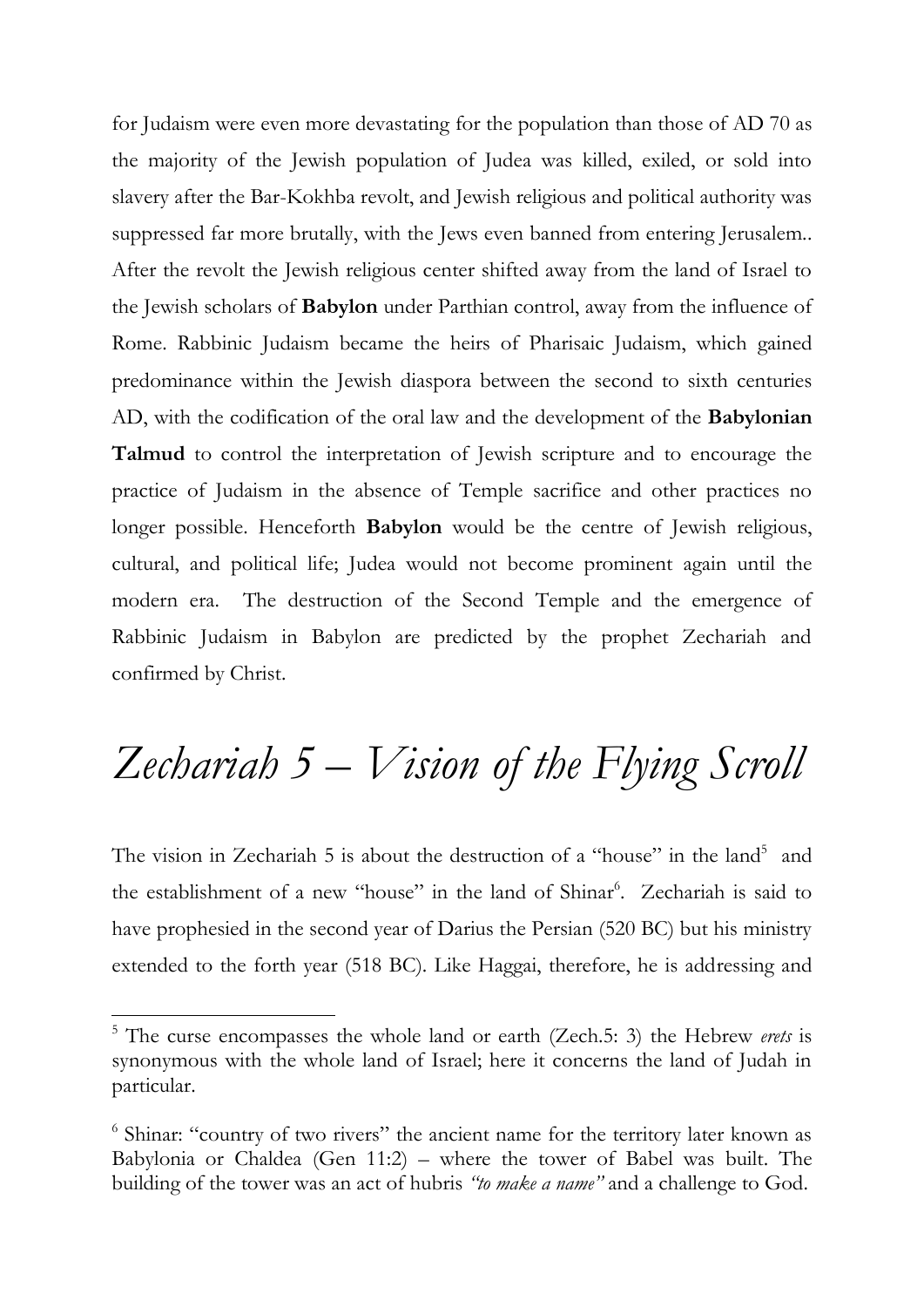seeking to encourage the postexilic community. At first glance chap.5 is incongruous with the previous visions concerning restoration, but closer examination demonstrates that this is not so, for the restored community was being reassured that God had removed the iniquity, allowing the remnant a fresh beginning; thus chap.5 complements the earlier visions. However, the vision also carries an implicit warning; for what God had performed in the past – removing iniquity and exiling the nation, would happen again if the nation remained unrepentant. From Zechariah's standpoint (building the new temple) the vision is retrospective and reassuring, but it is at the same time prophetic of future events, for the iniquity that had been removed to Shinar in order to allow the community to flourish, could also at some future point return from Shinar and contaminate the nation again.

The flying scroll with the curse was of huge proportions – it flew so that it could be viewed throughout the land – it was written on both sides so that it could be read from above (by the angels, who act as witnesses?) and from beneath (by the people) – in other words ignorance of the divine will was not an excuse. The Hebrew word translated "curse" (Zech.5: 3) alludes to the covenant sanctions that attend the violation of God's covenant with Israel (cf. Deut 29:12, 14, 20-21). Stealing and swearing falsely (mentioned later in this verse) are sins against mankind and God respectively and are thus violations of the two major parts of the Ten Commandments. These two stipulations (commandments 8 and 3) represent the whole law. The second part of the vision describes three women – two of them with wings bearing a basket containing a third woman called iniquity or "lawlessness." These "women" come out of the house that has just been destroyed: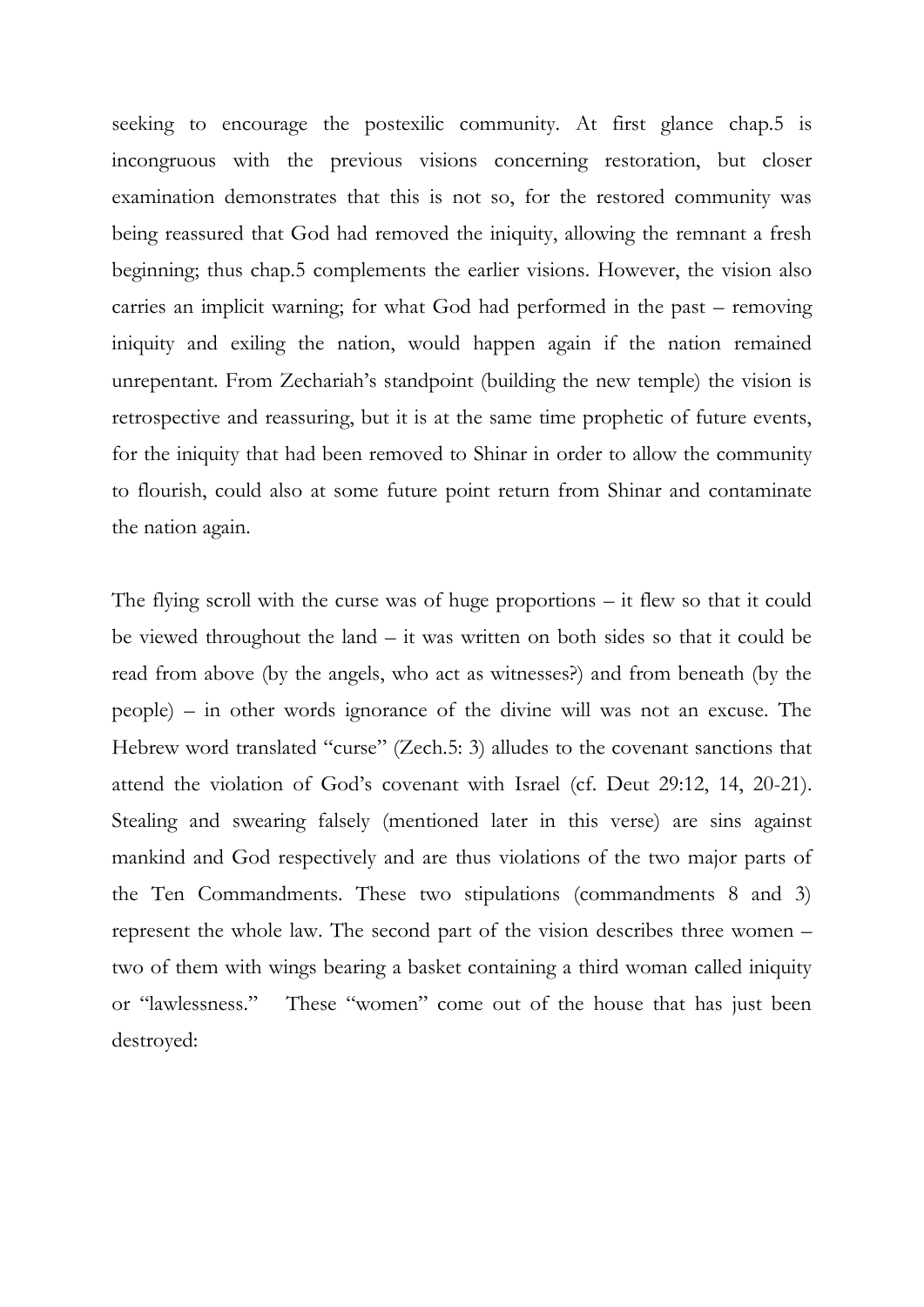"Then lifted I up mine eyes, and looked, and, behold, there came out (i.e. of the house) two women, and the wind was in their wings" (Zech.5: 9)

We are clearly dealing with a parody of the Ark of the Covenant – instead of two "ox-faced" cherubim with the spirit in their eagle wings we have two women (representing Israel and Judah) with the 'wind' <sup>7</sup> in their unclean stork wings. Instead of the gold covered mercy seat a lead weight, instead of the glory of God dwelling between the cherubim, a wicked woman called "lawlessness" in the "midst." Moreover, the description vouchsafed to Zechariah is similar to Ezekiel, "He said moreover, this is their resemblance (Heb., *`ayin* lit. 'eye') through all the earth." (5:6 c.f. Ezek.10: 12; "and their wings, and the wheels, were full of eyes round about") The two women are based on the matriarchs Rachel and Leah, "which two did build the house of Israel" (Ruth 4: 11), except now a different kind of house was being prepared. <sup>8</sup>

# *Establishing a House in Shinar*

1

"Then said I to the angel that talked with me, Wither do these bear the ephah? And he said unto me, to build it an house in

<sup>7</sup> The meaning of the Hebrew word *ruwach* is to be deduced from the context. The main idea running through all the passages is that of invisible force. It is variously translated as either wind or spirit.

<sup>8</sup> The "two sisters" (based on Rachel and Leah) form the archetype for Ezekiel (Ezek 23: 1-3). Contrast the removal of iniquity in Zechariah with the removal of the glory in Ezekiel: *"Then the glory of the LORD departed from off the threshold of the house, and stood over the cherubims"* (Ezek.10: 18). Rachel and Leah "built the house of Israel" (Ruth 4:11).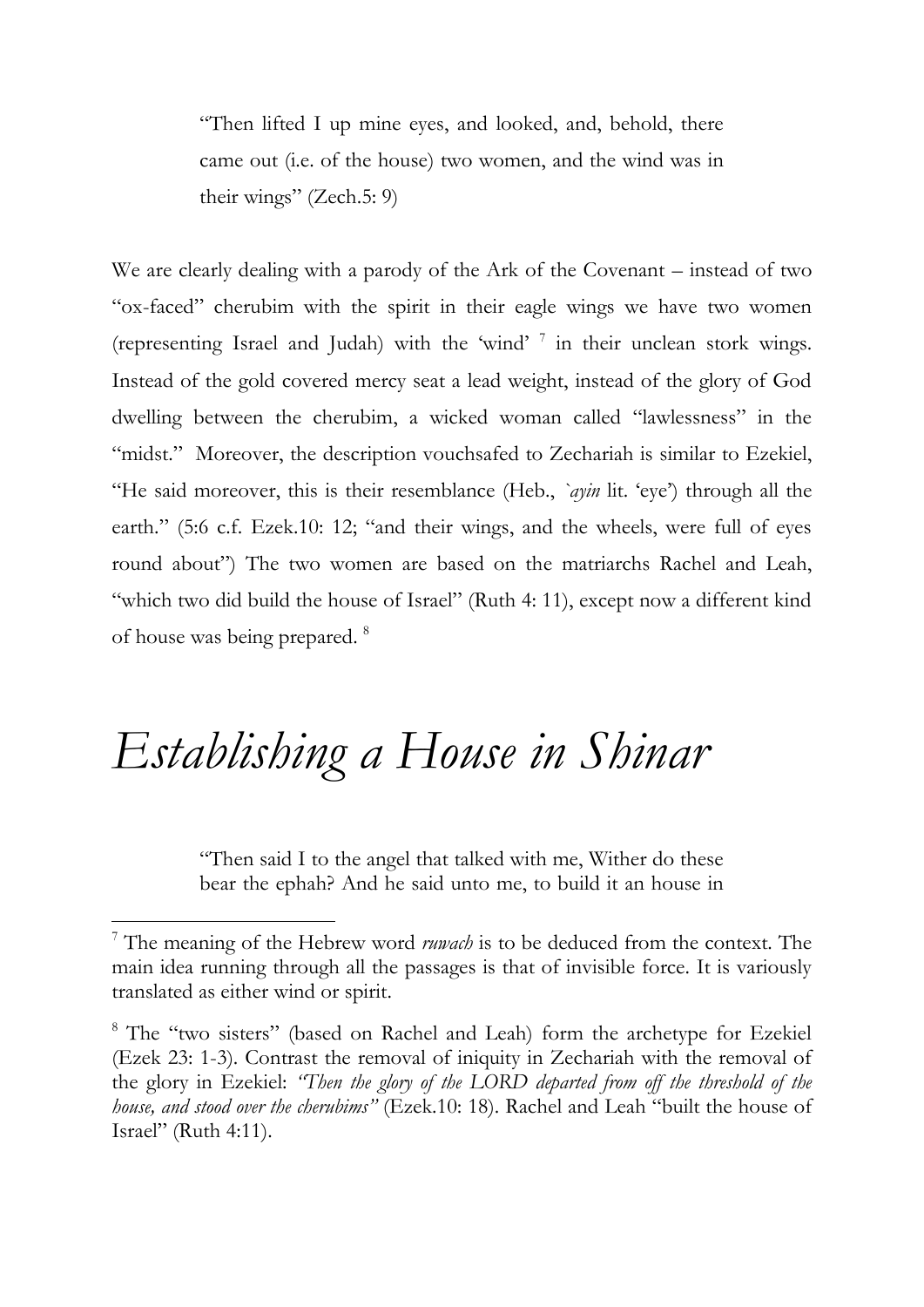the land of Shinar: and it shall be established  $(k\bar{u}wn)$ , and set there upon her own base  $(mekūnā).$ " (Zech.5: 10)

The scroll that bore the curse had the same dimensions (20x10 cubits) as Solomon's porch (1 Kgs.6:3). This is not accidental, for the porch was supported by two pillars that symbolised the covenant made with David (1 Kgs.7:21);

> "But I will settle him in mine house and in my kingdom for ever: and his throne shall be established  $(k\bar{u}wn)$  for evermore." (1 Chron.17:11 c.f. 2 Sam. 7: 12)

God had promised (Ex.23: 20), "to bring the people into the place which I have prepared" ( $k\bar{u}$ wn). The first pillar was Jachin "He (Jah) will establish ( $k\bar{u}$ wn)" the other pillar Bo'az probably means, "He will strengthen"<sup>9</sup> Zechariah draws our attention to this by using poetic parallelism between established/base.

The Hebrew *mekūnā* (fem.) base (from the root  $\frac{k \overline{u} w}{n}$ ) is used eight times in 1 Kings 7 for the description of the brass base of the lavers and the base of the pillars that Solomon made for the temple. King Ahaz removed the brazen "sea" from its base ( $me\frac{k}{\overline{u}}$  of twelve oxen (2 Kgs.16:17); one can only presume that he used the base as support for a (portable?) throne for himself which he probably

<sup>9</sup> De Vries believes that the significance of the pillars may be *"as propriety emblems, claiming the temple for Yahewh"* (S. De Vries, *1 Kings*, 1985, p.112), but they most certainly are concerned with the promise made to David who was the descendant of Boaz. The pillars were decorated with pomegranates – indicating multitudinous seed and lilies, which are also associated with the nation (2 Esdras 5:23-28 and with Passover redemption so Thirtle). The meaning of Boaz is uncertain but most probably means strength- the word "strength" is twice used in Prov.31: 17 (where the virtuous woman is modeled on Ruth) playing on the name of Boaz. The pillars formed an outward symbol of the promise made to David; "Yahweh would establish the seed of Boaz (the *gibbôrê hayil*)"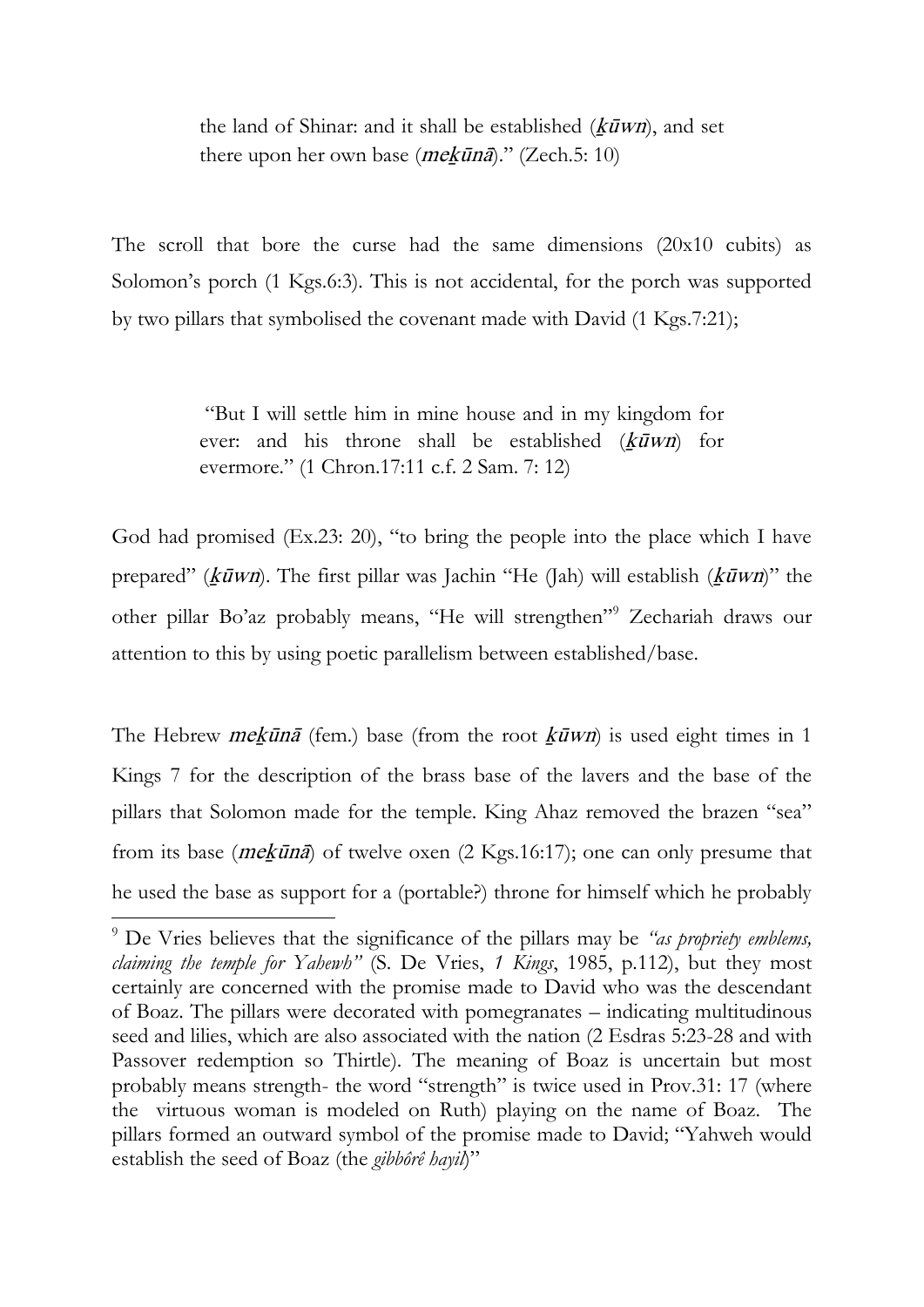situated between winged Assyrian (female?) sphinxes.<sup>10</sup> He certainly copied and installed an Assyrian altar in the temple. It was on this altar that the king's sacrifices were offered and to which he "inquired." The prophet Isaiah offered Ahaz an alternative sign, the sign of Messiah, which Ahaz refused:

"If ye will not believe, surely ye shall not be established."<sup>11</sup>

We might well add the words of the Deuteronomist;

1

"Do ye thus requite the LORD, O foolish people and unwise? Is not he thy father that hath bought thee? Hath he not made thee, and established ( $k\bar{u}$ *wn*) thee?" (Deut.32:6)

The divine response to the nation's corruption was to exile the people and the bases to Babylon:

> "And the pillars of brass that were in the house of the LORD, and the **bases** (mekùnä), and the brazen sea that was in the house of the LORD, did the Chaldees break in pieces, and carried the brass of them to **Babylon**" (2 Kgs.25:13)

> "And when it is established  $(k\bar{u}wn)$ , she shall be set there upon her own base (mekùnä)" (Zech.5:11)

 $10$  Layard thinks the figure of a female sphinx is sometimes met with in the Assyrian sculptures. It seems still undetermined whether the great sphinx of the desert represents a woman or a youth.

<sup>11</sup> The Hebrew here is different: "If ye will not believe (**'âman**), surely ye shall not be established (**âman**)*."* This is the "amen" (often translated as "verily" in the KJV) of the NT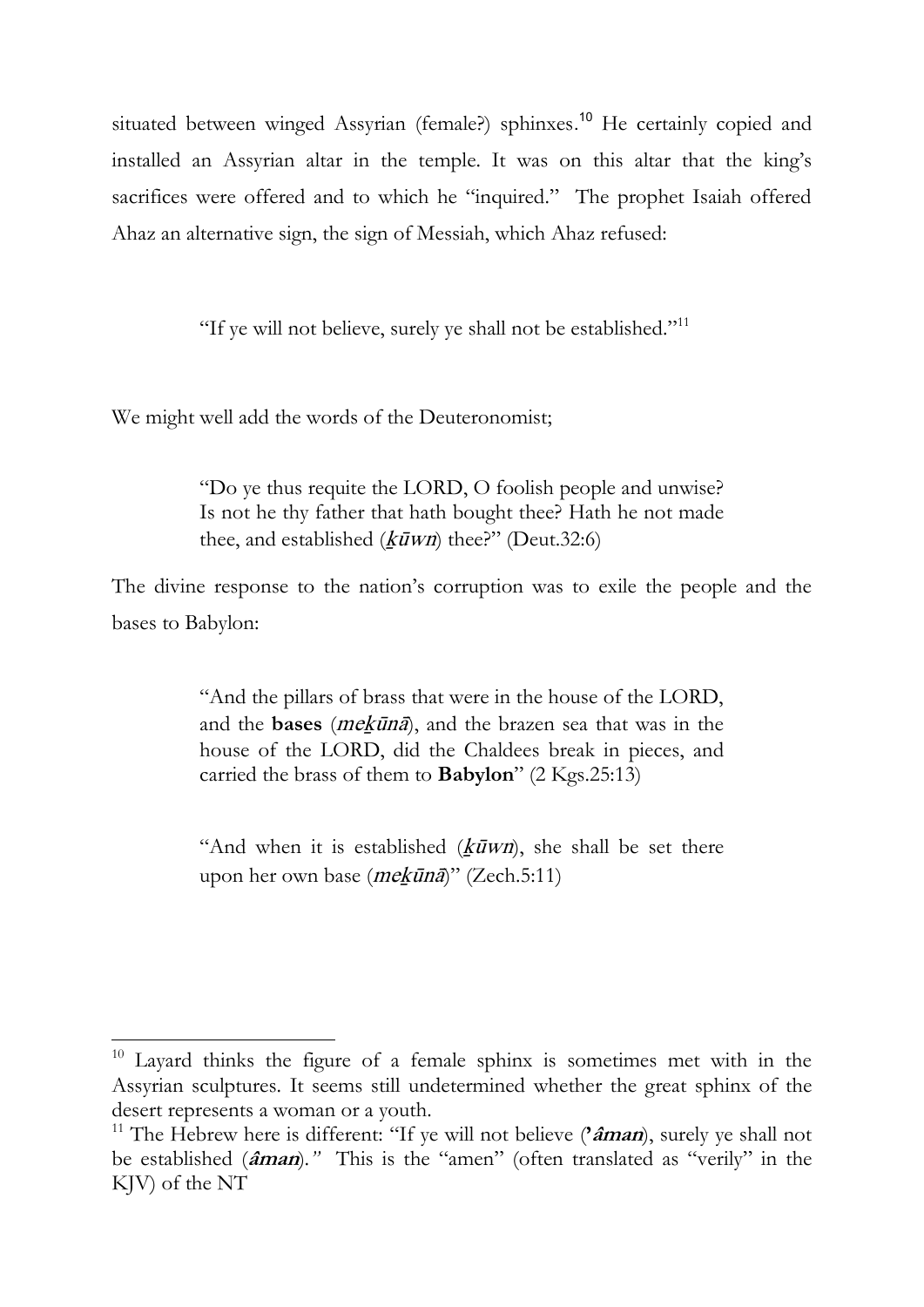#### *The unclean house destroyed*

"I will send out *the curse,"* says the LORD of hosts; "It shall enter the house of the thief And the house of the one who swears falsely by My name. It shall remain in the midst of his house And consume it, with its timber and stones." (Zech 5:4 NKJV)

Leviticus 14 proscribes the procedure that the priest must follow in order to cleanse a leprous house. If the house could not be cleansed, the following took place:

> "And he shall break down the house, the stones of it, and the timber thereof, and all the mortar of the house: and he shall carry them forth out of the city into an unclean place" (Lev 14:.45).

The priest for condemning an unclean house; he would inspect the house three times before pronouncing his final verdict – similarly Jesus inspected the Temple three times during his ministry, culminating in the last inspection during his final week (Mtt.21:12,13; Lk.19:43-48). The verdict pronounced by Christ is based on Zechariah's vision:

| <b>Matthew 23 &amp; 24</b>                                                  | Zechariah 5                                       |
|-----------------------------------------------------------------------------|---------------------------------------------------|
| A den of thieves $(21:13)$ .<br>Stealing (23:23-25).<br>Corban (Mark 7:11). | The house of the thief (v.4).                     |
| Swearing (23:16-22).                                                        | Swearing (v.3).                                   |
| Your house left desolate (23:28).                                           | Timber and stones of the<br>house consumed (v.4). |
| Not one stone upon another<br>$(24:1-3)$ .                                  |                                                   |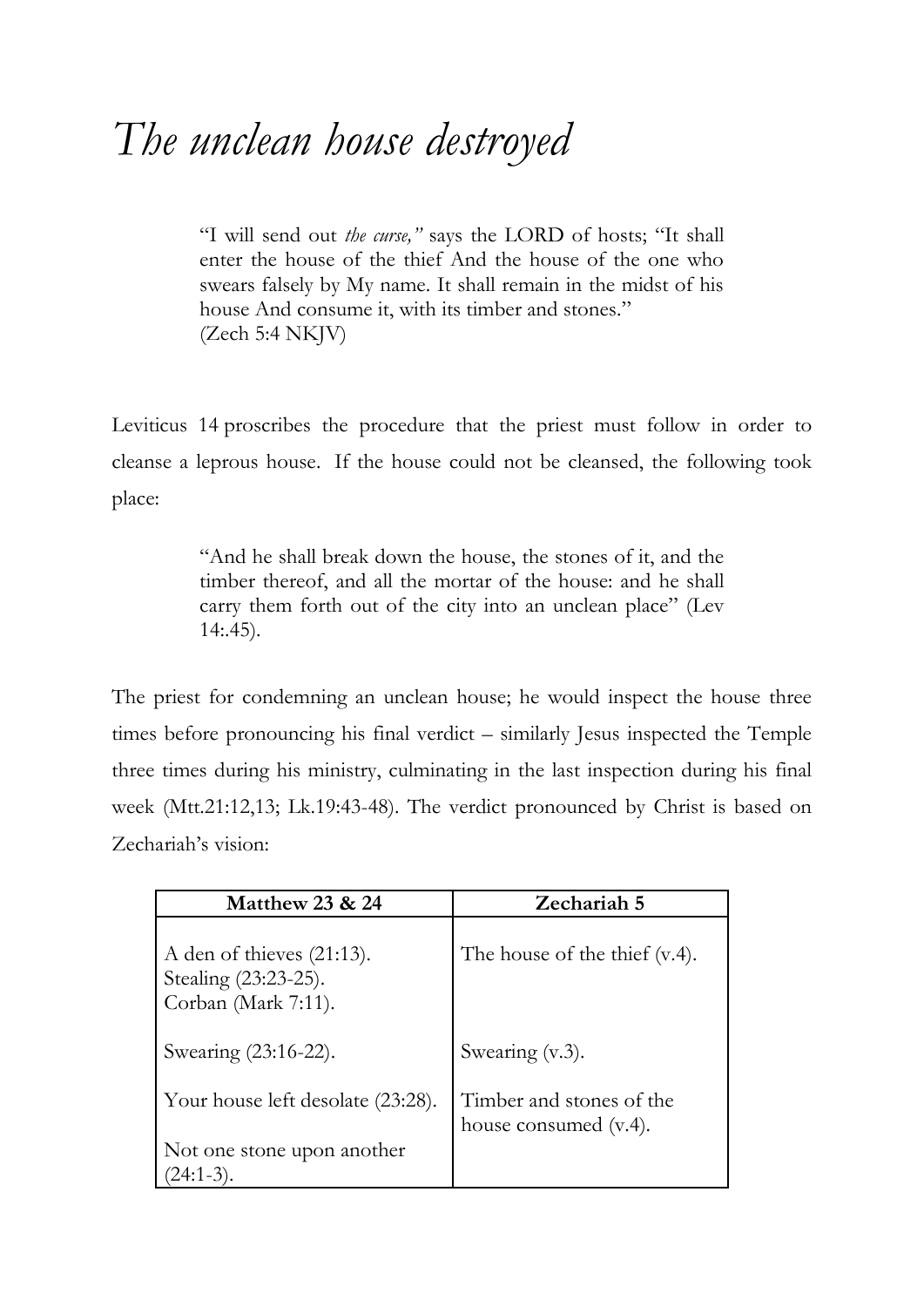Consequently "their house" (your house) was destroyed by the Romans, for it was an unclean house, no longer fit to be his Father's dwelling place. The subsequent history of Israel demonstrates that the remainder of Zechariah's vision was fulfiled in Babylon, for the Jews, deprived of cultic ritual, established their interpretation of the law as a substitute.

"But in the long run they did succeed in widening and increasing the sphere of influence of the [Babylonian] Talmud, for both the internal dissensions and external opposition only tended to sink more deeply into the hearts of the people its doctrines (Halakhas), legends (Hagadas) and morals. At the end of the first century it was to them a substitute for their destroyed Temple; it was their stronghold, their entertainment by day and by night. It was only when they were occupied with it that they forgot all the calamities past and present; it was the sole bond which kept together the scattered colonies of Israelites, which strengthened them to bear the yoke of the Romans, to hope for brighter days, to be patient unto the end."<sup>12</sup>

The Jewish sect known as the Karaites rejected "the traditions" which they understood as a perversion of the law, " yet they [the different Karaite sects] all equally hated the Talmud, reviled it, and insulted it, styling the two colleges, at Sura and Pumbeditha, "the two harlots" spoken of in Ezekiel, who (claimed they) referred to these colleges in his prophecy."<sup>13</sup>

<sup>&</sup>lt;sup>12</sup> The Babylonian Talmud, translated by Michael L. Rodkinson Book 10 (Vols. I and II, 1918): *The History of the Talmud*

<sup>13</sup> *Ibid,* ch.7 p.30